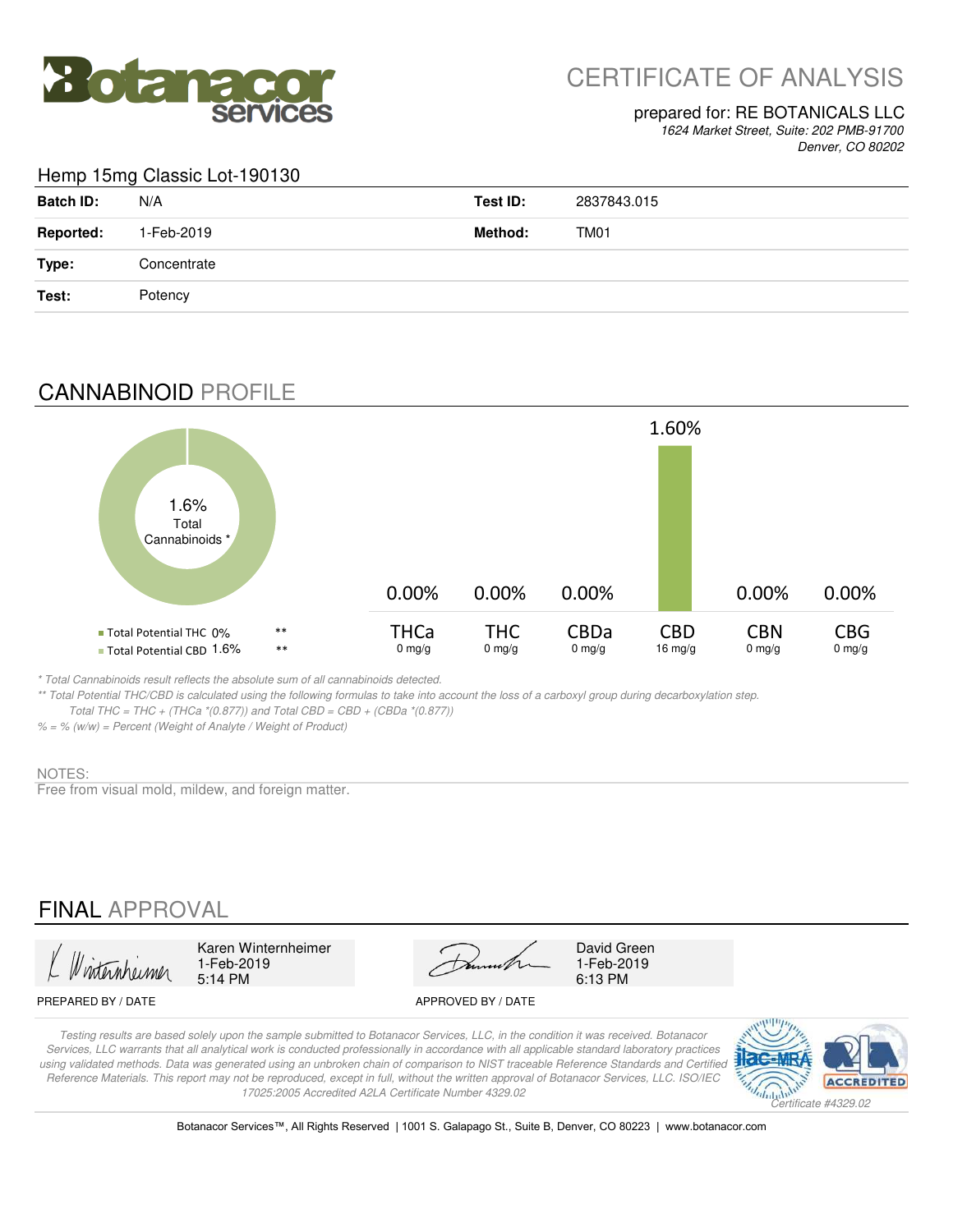

#### prepared for: RE BOTANICALS LLC

*1624 Market Street, Suite: 202 PMB-91700 Denver, CO 80202*

| Hemp 15mg Classic |             |
|-------------------|-------------|
| <b>Batch ID:</b>  | 190130      |
| <b>Reported:</b>  | 4-Feb-2019  |
| Type:             | Concentrate |
| Test:             | Micro       |
|                   |             |

# MICROBIAL CONTAMINANTS

| <b>Test</b>                  | Result        | Unit  |
|------------------------------|---------------|-------|
| <b>Total Aerobic Count</b>   | None Detected | CFU/g |
| <b>Total Coliforms</b>       | None Detected | CFU/g |
| <b>Total Yeast and Molds</b> | None Detected | CFU/g |
| E. coli                      | None Detected | CFU/g |
| <b>Salmonella</b>            | None Detected | CFU/g |

*\* CFU/g = Colony Forming Unit per Gram*

*Examples:*

*\*\* Total Yeast and Molds values are recorded in scientific notation, a common microbial practice of expressing numbers that are too large to be conveniently written in decimal form.*

> *10^5 = 100,000 CFU 10^2 = 100 CFU 10^3 = 1,000 CFU 10^4 = 10,000 CFU*

#### NOTES:

Free from visual mold, mildew, and foreign matter.

FINAL APPROVAL

2:38 PM 2:39 PM 4-Feb-2019

Robert Belfon Jr. David Green

4-Feb-2019<br>2:39 PM

PREPARED BY / DATE APPROVED BY / DATE

*Testing results are based solely upon the sample submitted to Botanacor Services, LLC, in the condition it was received. Botanacor Services, LLC warrants that all analytical*  work is conducted professionally in accordance with all applicable standard laboratory practices using validated methods. Data was generated using an unbroken chain of comparison to NIST traceable Reference Standards and Certified Reference Materials. This report may not be reproduced, except in full, without the written approval of *Botanacor Services, LLC.*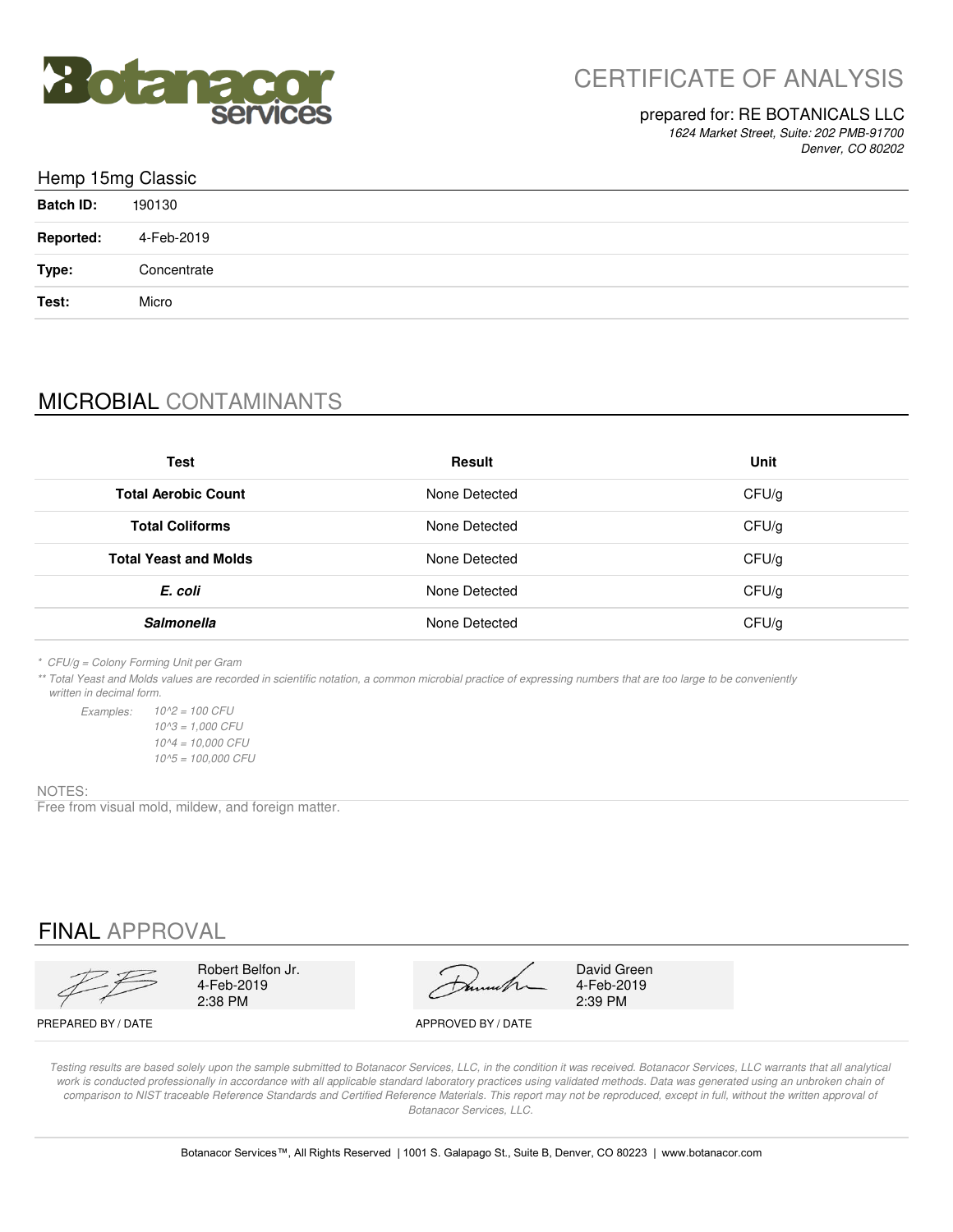

## RE BOTANICALS, INC.

1624 MARKET ST #202, PMB 91700 DENVER, CO 80202

| <b>Sample Name:</b>                | <b>Hemp 15 Classic</b>                                   | <b>Eurofins Sample:</b>  | 8115167                       |
|------------------------------------|----------------------------------------------------------|--------------------------|-------------------------------|
| <b>Project ID</b>                  | RE_BOTANIC-20190204-0002                                 | <b>Receipt Date</b>      | 04-Feb-2019                   |
| <b>PO Number</b>                   | <b>Not Provided</b>                                      | <b>Receipt Condition</b> | Ambient temperature           |
| <b>Lot Number</b>                  | 190130                                                   | <b>Login Date</b>        | 04-Feb-2019                   |
| <b>Sample Serving Size</b>         | <b>NA</b>                                                |                          |                               |
|                                    |                                                          |                          |                               |
| <b>Analysis</b>                    |                                                          |                          | <b>Result</b>                 |
|                                    | Multi-Residue Analysis for hemp products - 60+ compounds |                          |                               |
|                                    | Matrix Type - To Determine Limit of Quantification (LOQ) |                          | <b>High-Fat Food Matrices</b> |
| Abamectin                          |                                                          |                          | <0.05 mg/kg                   |
| Aldicarb                           |                                                          |                          | <0.05 mg/kg                   |
| Aldicarb sulfone (Aldoxycarb)      |                                                          |                          | <0.05 mg/kg                   |
| Aldicarb sulfoxide                 |                                                          |                          | <0.05 mg/kg                   |
| Azoxystrobin                       |                                                          |                          | <0.05 mg/kg                   |
| <b>Bifenazate</b>                  |                                                          |                          | <0.05 mg/kg                   |
| <b>Bifenthrin</b>                  |                                                          |                          | <0.05 mg/kg                   |
| Carbaryl                           |                                                          |                          | <0.05 mg/kg                   |
| Carbofuran                         |                                                          |                          | <0.05 mg/kg                   |
| Carbofuran-3-hydroxy-              |                                                          |                          | <0.05 mg/kg                   |
| Chlorantraniliprole                |                                                          |                          | <0.05 mg/kg                   |
| Chlordane, cis-                    |                                                          |                          | <0.05 mg/kg                   |
| Chlordane, trans-                  |                                                          |                          | <0.05 mg/kg                   |
| Chlorfenapyr                       |                                                          |                          | <0.05 mg/kg                   |
| Chlorpyrifos                       |                                                          |                          | <0.05 mg/kg                   |
| Coumaphos                          |                                                          |                          | <0.05 mg/kg                   |
| Cyfluthrin                         |                                                          |                          | <0.05 mg/kg                   |
| Cypermethrin                       |                                                          |                          | <0.05 mg/kg                   |
| Cyproconazole (2 diastereoisomers) |                                                          |                          | <0.05 mg/kg                   |
| Cyprodinil                         |                                                          |                          | <0.05 mg/kg                   |
| Dichlorvos                         |                                                          |                          | <0.05 mg/kg                   |
| Diclobutrazol                      |                                                          |                          | <0.05 mg/kg                   |
| Dipropetryn                        |                                                          |                          | <0.05 mg/kg                   |
| Disulfoton                         |                                                          |                          | <0.05 mg/kg                   |
| Endosulfan I (alpha-isomer)        |                                                          |                          | <0.05 mg/kg                   |
| Endosulfan II (beta-isomer)        |                                                          |                          | <0.05 mg/kg                   |
| Endosulfan sulfate                 |                                                          |                          | <0.05 mg/kg                   |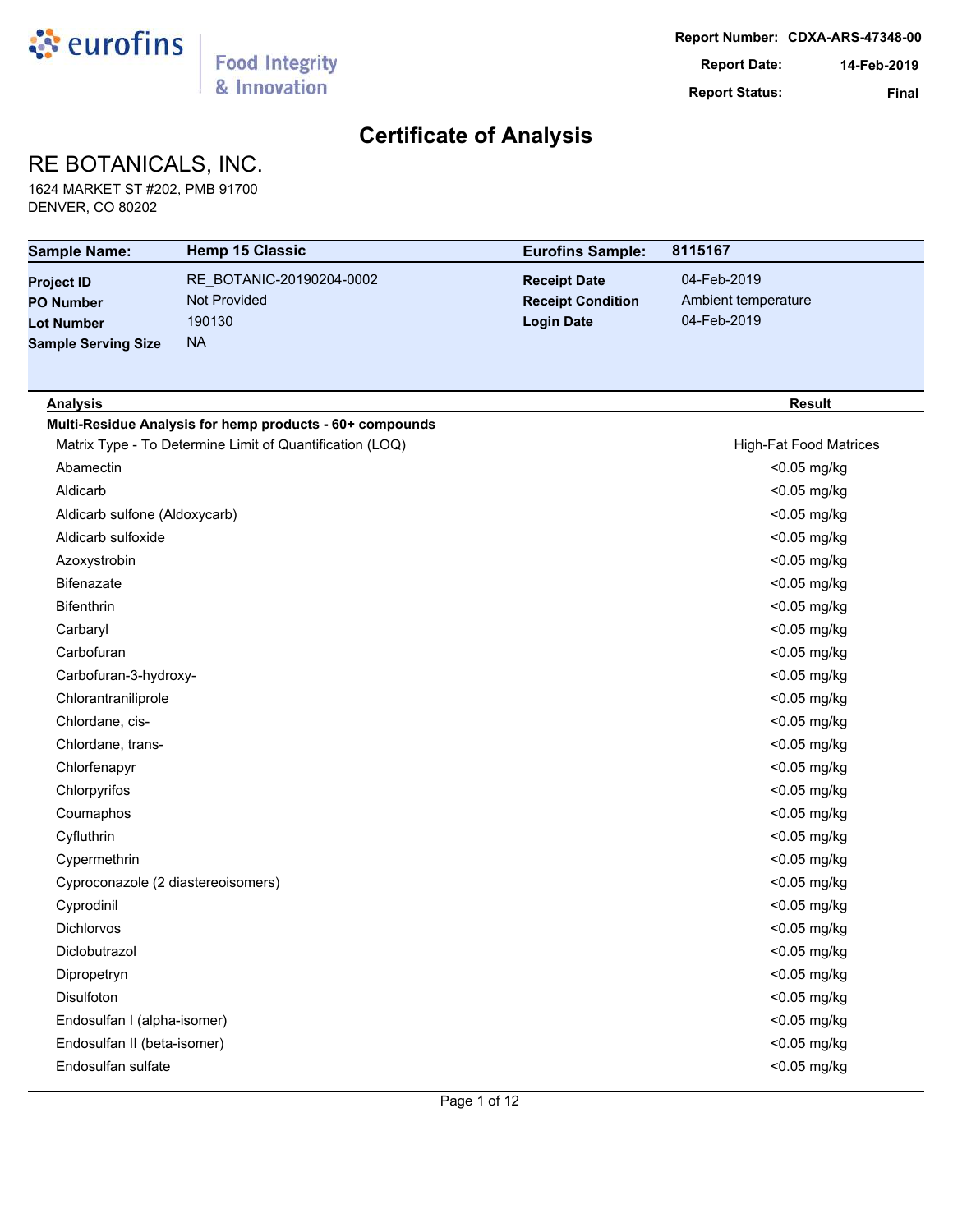

## RE BOTANICALS, INC.

1624 MARKET ST #202, PMB 91700 DENVER, CO 80202

| <b>Sample Name:</b>            | <b>Hemp 15 Classic</b>                                   | <b>Eurofins Sample:</b>  | 8115167             |
|--------------------------------|----------------------------------------------------------|--------------------------|---------------------|
| <b>Project ID</b>              | RE_BOTANIC-20190204-0002                                 | <b>Receipt Date</b>      | 04-Feb-2019         |
| <b>PO Number</b>               | <b>Not Provided</b>                                      | <b>Receipt Condition</b> | Ambient temperature |
| <b>Lot Number</b>              | 190130                                                   | <b>Login Date</b>        | 04-Feb-2019         |
| <b>Sample Serving Size</b>     | <b>NA</b>                                                |                          |                     |
|                                |                                                          |                          |                     |
| <b>Analysis</b>                |                                                          |                          | <b>Result</b>       |
|                                | Multi-Residue Analysis for hemp products - 60+ compounds |                          |                     |
| Epoxiconazole                  |                                                          |                          | <0.05 mg/kg         |
| Ethiofencarb                   |                                                          |                          | <0.05 mg/kg         |
| Etofenprox                     |                                                          |                          | <0.05 mg/kg         |
| Etoxazole                      |                                                          |                          | <0.05 mg/kg         |
| Fenoxycarb                     |                                                          |                          | <0.05 mg/kg         |
| Fenpropathrin                  |                                                          |                          | <0.05 mg/kg         |
|                                | Fenvalerate/Esfenvalerate (sum of isomers)               |                          | non-analyzable      |
| Fipronil                       |                                                          |                          | <0.05 mg/kg         |
| Fipronil desulfinyl            |                                                          |                          | <0.05 mg/kg         |
| Fipronil sulfone               |                                                          |                          | <0.05 mg/kg         |
| Imazalil                       |                                                          |                          | <0.05 mg/kg         |
| Imidacloprid                   |                                                          |                          | <0.05 mg/kg         |
| Malathion                      |                                                          |                          | <0.05 mg/kg         |
| Methiocarb                     |                                                          |                          | <0.05 mg/kg         |
| Methiocarb sulfone             |                                                          |                          | <0.05 mg/kg         |
| Methiocarb sulfoxide           |                                                          |                          | <0.05 mg/kg         |
| Methomyl                       |                                                          |                          | <0.05 mg/kg         |
| Mevinphos (E- and Z-isomers)   |                                                          |                          | <0.05 mg/kg         |
| Myclobutanil                   |                                                          |                          | <0.05 mg/kg         |
| Naled (Dibrom)                 |                                                          |                          | <0.05 mg/kg         |
| Paclobutrazol                  |                                                          |                          | <0.05 mg/kg         |
| Permethrin (sum of isomers)    |                                                          |                          | <0.05 mg/kg         |
| Propoxur                       |                                                          |                          | <0.05 mg/kg         |
| Spinetoram (spinosyns J and L) |                                                          |                          | <0.05 mg/kg         |
| Spinosad (spinosyns A and D)   |                                                          |                          | <0.05 mg/kg         |
| Spirodiclofen                  |                                                          |                          | <0.05 mg/kg         |
| Spiromesifen                   |                                                          |                          | <0.05 mg/kg         |
| Spiromesifen enol              |                                                          |                          | <0.05 mg/kg         |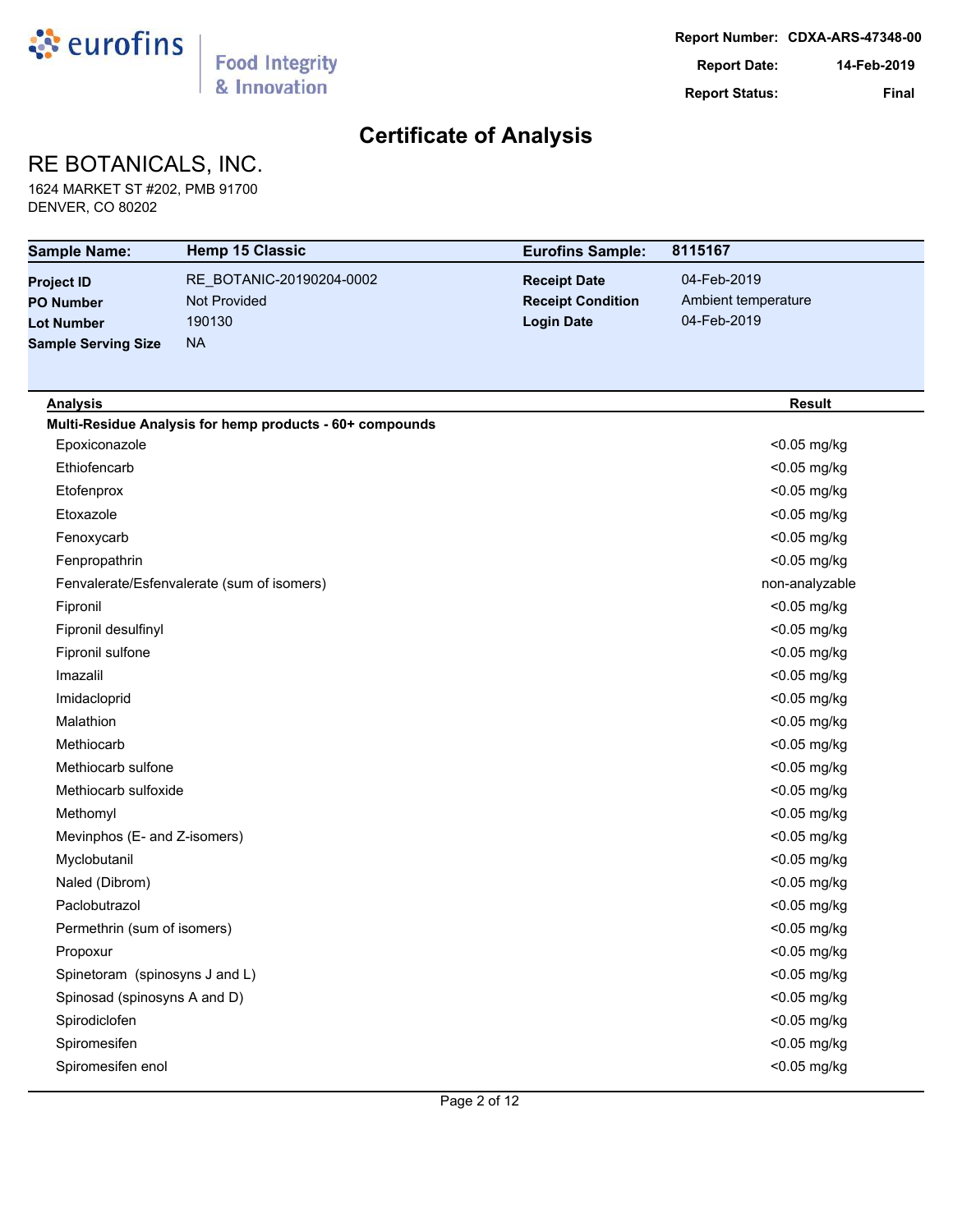

## RE BOTANICALS, INC.

1624 MARKET ST #202, PMB 91700 DENVER, CO 80202

| <b>Sample Name:</b>              | <b>Hemp 15 Classic</b>                                   | <b>Eurofins Sample:</b>  | 8115167             |
|----------------------------------|----------------------------------------------------------|--------------------------|---------------------|
| <b>Project ID</b>                | RE_BOTANIC-20190204-0002                                 | <b>Receipt Date</b>      | 04-Feb-2019         |
| <b>PO Number</b>                 | <b>Not Provided</b>                                      | <b>Receipt Condition</b> | Ambient temperature |
| <b>Lot Number</b>                | 190130                                                   | <b>Login Date</b>        | 04-Feb-2019         |
| <b>Sample Serving Size</b>       | <b>NA</b>                                                |                          |                     |
| <b>Analysis</b>                  |                                                          |                          | <b>Result</b>       |
|                                  | Multi-Residue Analysis for hemp products - 60+ compounds |                          |                     |
| Spirotetramat                    |                                                          |                          | <0.05 mg/kg         |
| Spiroxamine (2 diastereoisomers) |                                                          |                          | $<$ 0.05 mg/kg      |
| Tebuconazole                     |                                                          |                          | $<$ 0.05 mg/kg      |
| Thiabendazole                    |                                                          |                          | $<$ 0.05 mg/kg      |
| Thiabendazole-5-hydroxy-         |                                                          |                          | $<$ 0.05 mg/kg      |
| Thiacloprid                      |                                                          |                          | $<$ 0.05 mg/kg      |
| Trifloxystrobin                  |                                                          |                          | <0.05 mg/kg         |
| Metolachlor                      |                                                          |                          | <0.05 mg/kg         |
| Pyrethrum (total)                |                                                          |                          | <0.50 mg/kg         |

#### **Method References Testing Location**

#### **Multi-Residue Analysis for hemp products - 60+ compounds (PEST\_HEMP) Food Integ. Innovation-Greenfield**

*Official Methods of Analysis*, *AOAC Official Method 2007.01*, Pesticide Residues in Foods by Acetonitrile Extraction and Partitioning with Magnesium Sulfate, AOAC INTERNATIONAL (modified).

*CEN Standard Method EN 15662*: Food of plant origin - Determination of pesticide residues using GC-MS and/or LC-MS/ MS following acetonitrile extraction/partitioning and clean-up by dispersive SPE - QuEChERS method.

List of the tested pesticides and their limits of quantification (LOQs) are available upon request.

### **Food Integ. Innovation-Greenfield Karelyn Koehn - Manager**

Eurofins Food Chemistry Testing US, Inc. 671 S. Meridian Road Greenfield IN 46140 800-675-8375

### **Testing Location(s) Released on Behalf of Eurofins by**



2918.06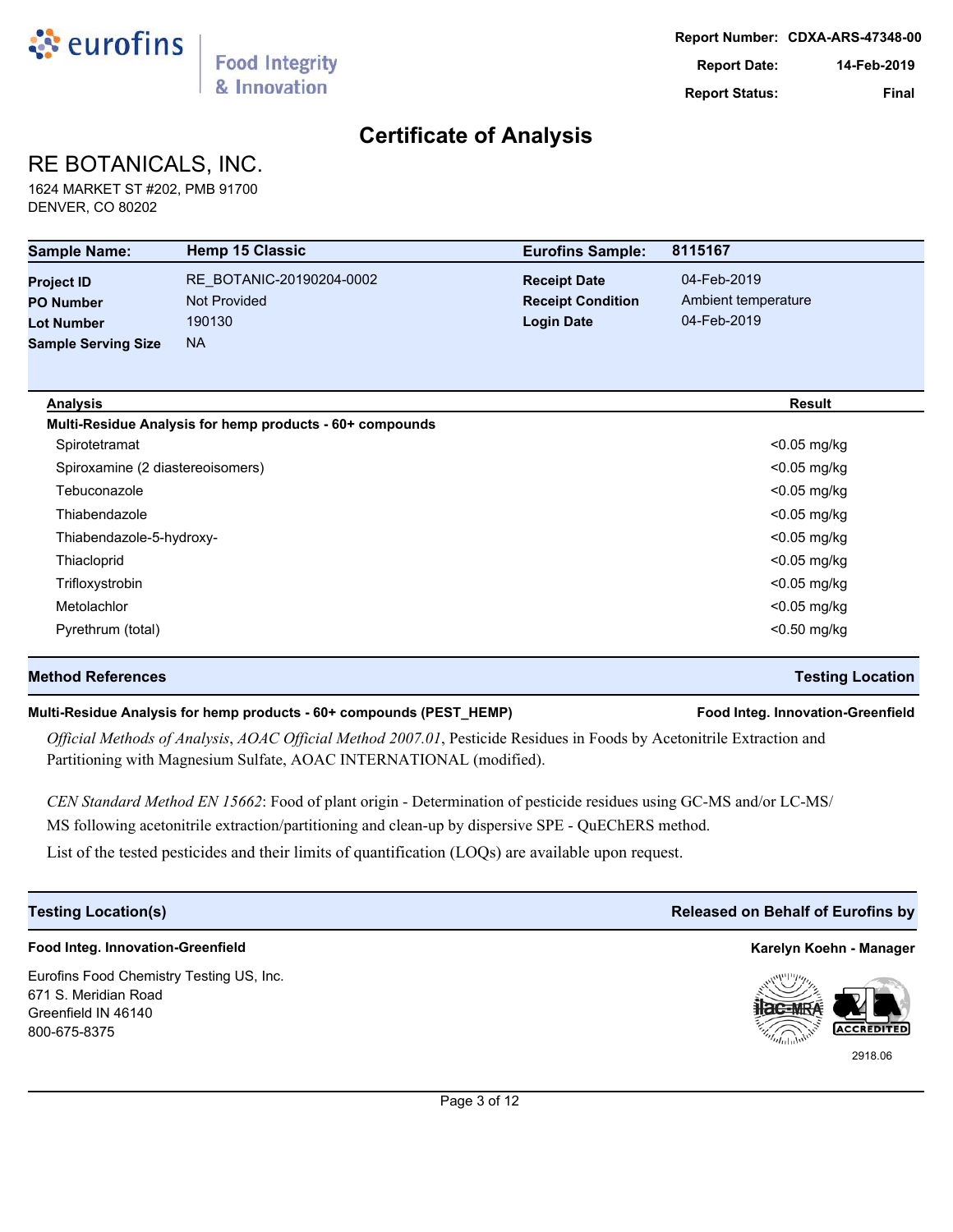

RE BOTANICALS, INC.

1624 MARKET ST #202, PMB 91700 DENVER, CO 80202

**Eurofins Food Integrity and Innovation accepts all liability for work conducted as of 01 Aug 2018.**

**These results apply only to the items tested. This certificate of analysis shall not be reproduced, except in its entirety, without the written approval of Eurofins.**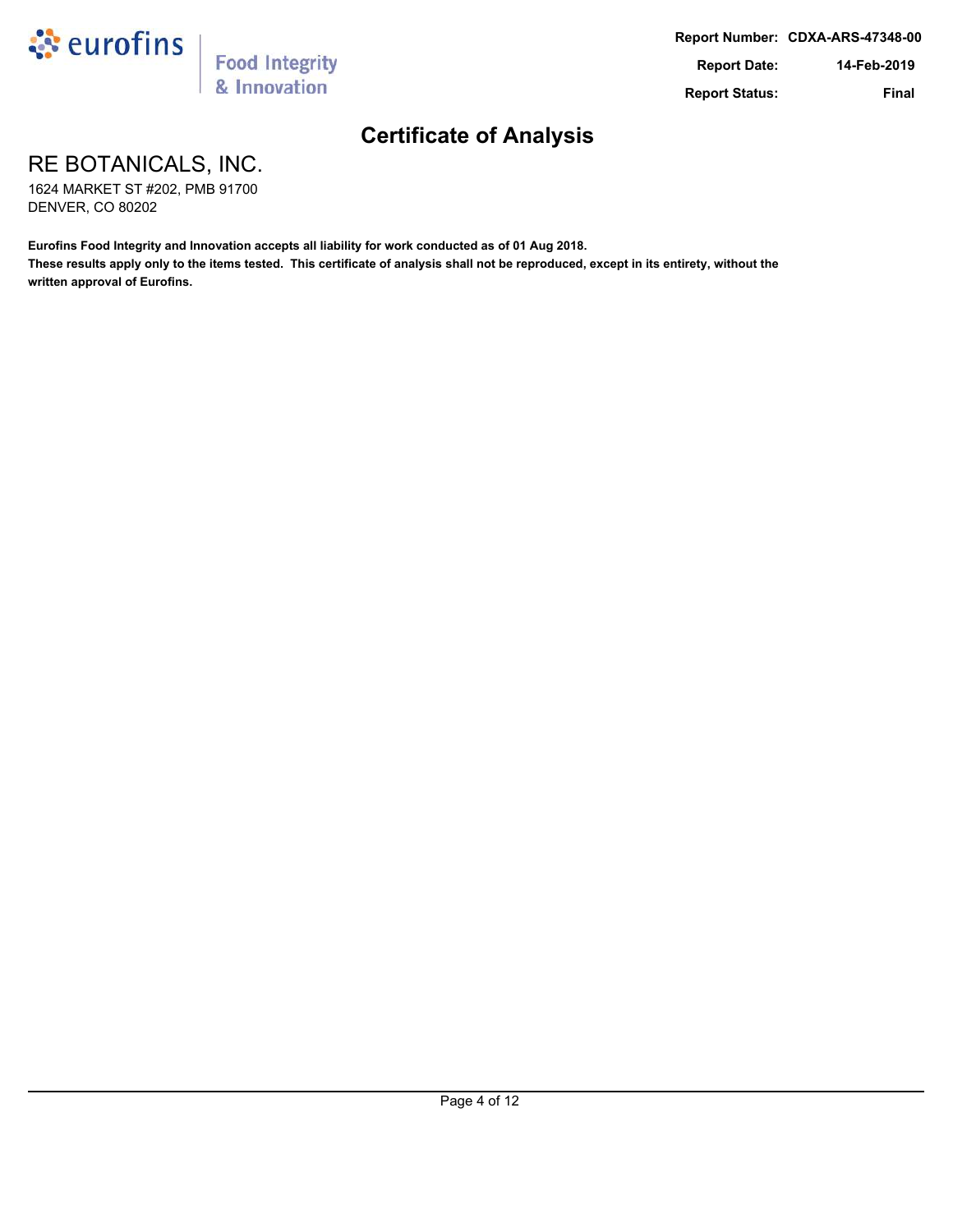**Report Date: 07-Feb-19**

**Report Status:** Final

## **Certificate of Analysis**

# RE BOTANICALS, INC.

1624 MARKET ST #202, PMB 91700 DENVER, CO 80202

| <b>Sample Name:</b>        | <b>Hemp 15 Classic</b>                       | <b>Eurofins Sample:</b>  | 8115167        |
|----------------------------|----------------------------------------------|--------------------------|----------------|
| <b>Project ID</b>          | RE BOTANIC-20190204-0002                     | <b>Receipt Date</b>      | 04-Feb-19      |
| <b>PO Number</b>           | Not Provided                                 | <b>Receipt Condition</b> | Ambient        |
| <b>Lot Number</b>          | 190130                                       | <b>Login Date</b>        | 04-Feb-19      |
| <b>Sample Serving Size</b> | <b>NA</b>                                    |                          |                |
| <b>Analysis</b>            |                                              | <b>Specification</b>     | <b>Result</b>  |
|                            | <b>Metals Testing: ICP-MS for 4 Elements</b> |                          |                |
| Arsenic                    |                                              | <b>NA</b>                | $< 0.072$ ppm  |
| Cadmium                    |                                              | <b>NA</b>                | $< 0.018$ ppm  |
| Lead                       |                                              | <b>NA</b>                | $< 0.018$ ppm  |
| Mercury                    |                                              | <b>NA</b>                | $< 0.0090$ ppm |

| <b>Method References</b>                                 | <b>Testing Location</b>                                                 |
|----------------------------------------------------------|-------------------------------------------------------------------------|
| Metals Testing: ICP-MS for 4 Elements (CDA-00100497-ARS) | <b>Food Integrity Innovation-</b><br><b>Eurofins Botanical Testing.</b> |

99.1-CDXA-4.0-000615 **US, Inc.** 

**Testing Location(s) Released on Behalf of Eurofins by Released on Behalf of Eurofins by Released on Behalf of Eurofins by** 

#### **Food Integrity Innovation-Eurofins Botanical Testing, US, Inc. <b>In Accord 2018 In Laessig –** Site Manager

Eurofins Botanical Testing, US, Inc. 2830 Wilderness Pl Boulder CO 80301 United States